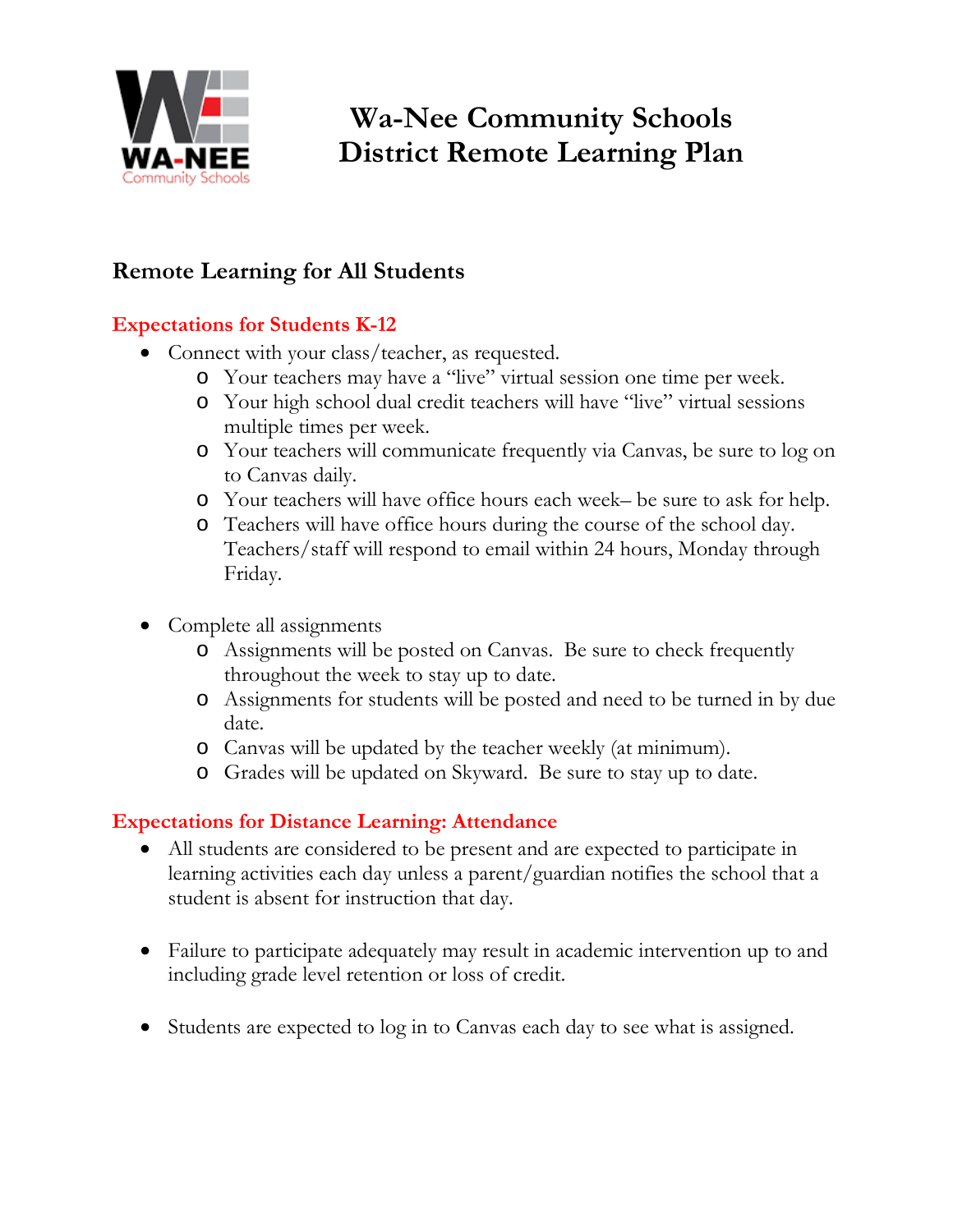

- Canvas will be used heavily during this time for instruction and communication with parents and students.
- If a student becomes frustrated or stuck, the student or parent/guardian should contact his/her teacher for help. Teachers will have office hours during the course of the school day. Teachers/staff will respond to email within 24 hours, Monday through Friday.

## **Expectations for Distance Learning: Special Support**

### **Special Education**

- Professionals will collaborate with general education teachers to provide support to students with disabilities.
- Special education teachers will continue to differentiate in the most meaningful ways possible to their students through phone conferencing, video conferencing, or other means to the best of their ability while maintaining the health and well-being of students and staff.

### **School Counselors**

• Will be available during school hours via email for support.

### **Mental Health Counselors**

- Mental Health Counselors will continue to support students via phone conferencing, video conferencing, or other means.
- Will be available during school hours via email for support.

## **Speech and EL Support**

• Will be available during school hours via email for support.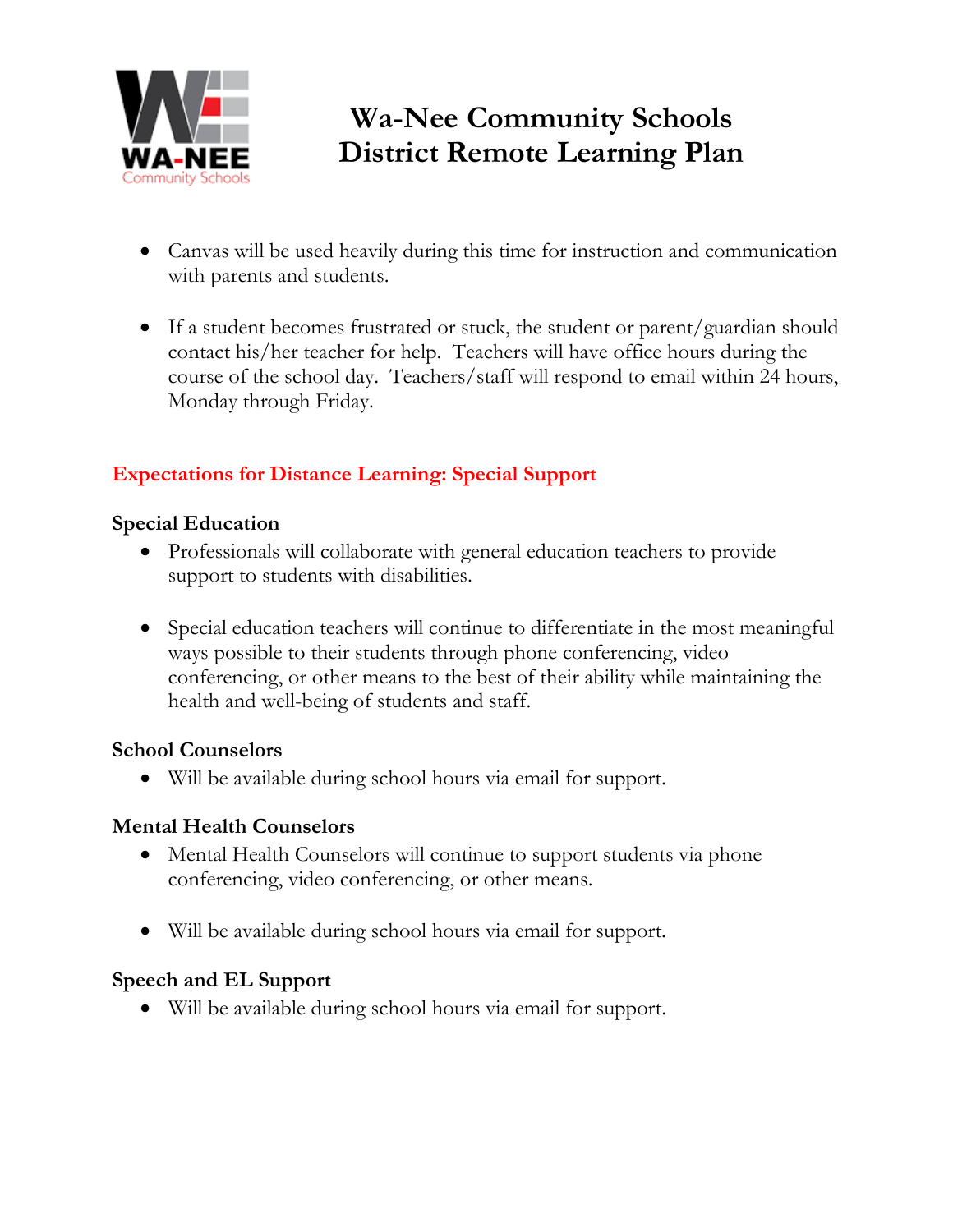

• Will continue to differentiate in the most meaningful ways possible to their students through phone conferencing, video conferencing, or other means to the best of their ability while maintaining the health and well-being of students and staff.

### **Elementary K-5 School Day Schedule**

- Students will follow the same academic expectations whether in-person or remote learning.
- Activities and/or assignments should be between:
	- o 15-30 minutes per subject area for K-2 students
	- o 25-45 minutes per subject area for 3-5 students
	- o Optional enrichment/extension activities will be made available
- Teachers will be available via email each day during school hours. Teachers/staff will respond to email within 24 hours, Monday through Friday.

### **Middle School and High School Daily Schedule**

- Assignments for students will be posted within Canvas
- Teachers may have certain days when students need to connect virtually for direct instruction. The teachers will follow the current daily schedule times for these live classes:

| TV WILD OCHCHAIC. |                   |                    |          |  |  |  |  |
|-------------------|-------------------|--------------------|----------|--|--|--|--|
| Day               | Begin             | End                | Item     |  |  |  |  |
| <b>MTRF</b>       | 8:00 AM           | $9:11 \text{ AM}$  | Period 1 |  |  |  |  |
| <b>MTRF</b>       | $9:18 \text{ AM}$ | $10:29 \text{ AM}$ | Period 2 |  |  |  |  |
| <b>MTRF</b>       | 10:36 AM          | 12:24 PM           | Period 3 |  |  |  |  |
| <b>MTRF</b>       | $12:31$ PM        | 1:42 PM            | Period 4 |  |  |  |  |
| MTRF              | 1:49 PM           | $3:00 \text{ PM}$  | Period 5 |  |  |  |  |

#### **NWHS Schedule:**